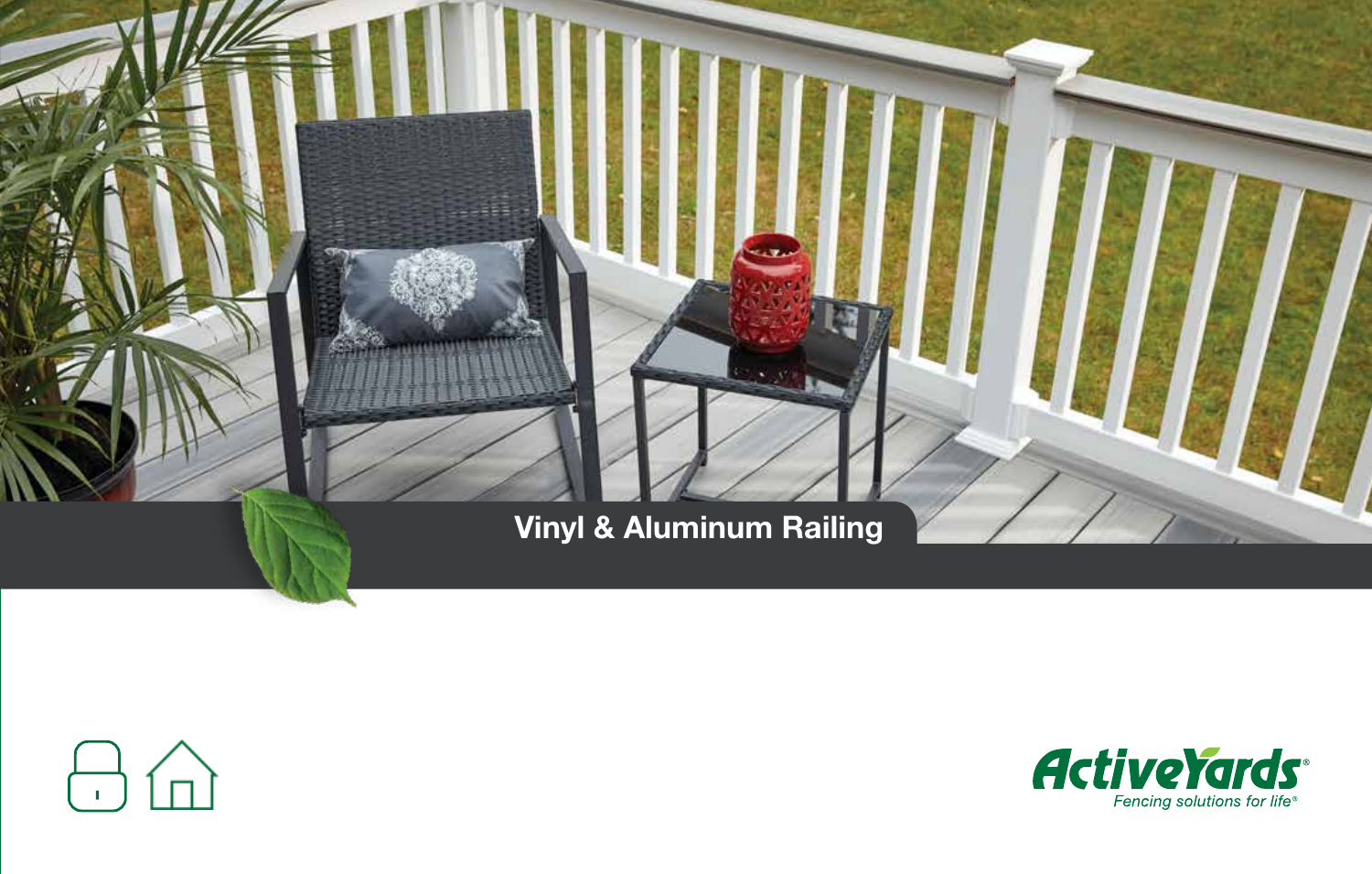

#### Why ActiveYards<sup>®</sup>

We are the leading American manufacturer of low maintenance, lifetime warranted railing systems. We believe there is no reason to sacrifice performance, beauty and style for function or price.

## ActiveYards Vinyl Railing

ActiveYards railing, low-maintenance vinyl reinforced with strong aluminum, adds an attractive look to your home while providing exceptional security. Our Magnolia offers strength, durability and safety while our Hickory Rail adds convenience and function to an already strong and beautiful railing.

Our railing has been tested by a third party testing agency and meets all requirements specified by the IRC & IBC. Each style is offered in a railing and stair kit to fit your needs whether you are completing the perfect project or complementing your home.

*Cover image features ActiveYards® Hickory Vinyl Railing with Square Balusters in White*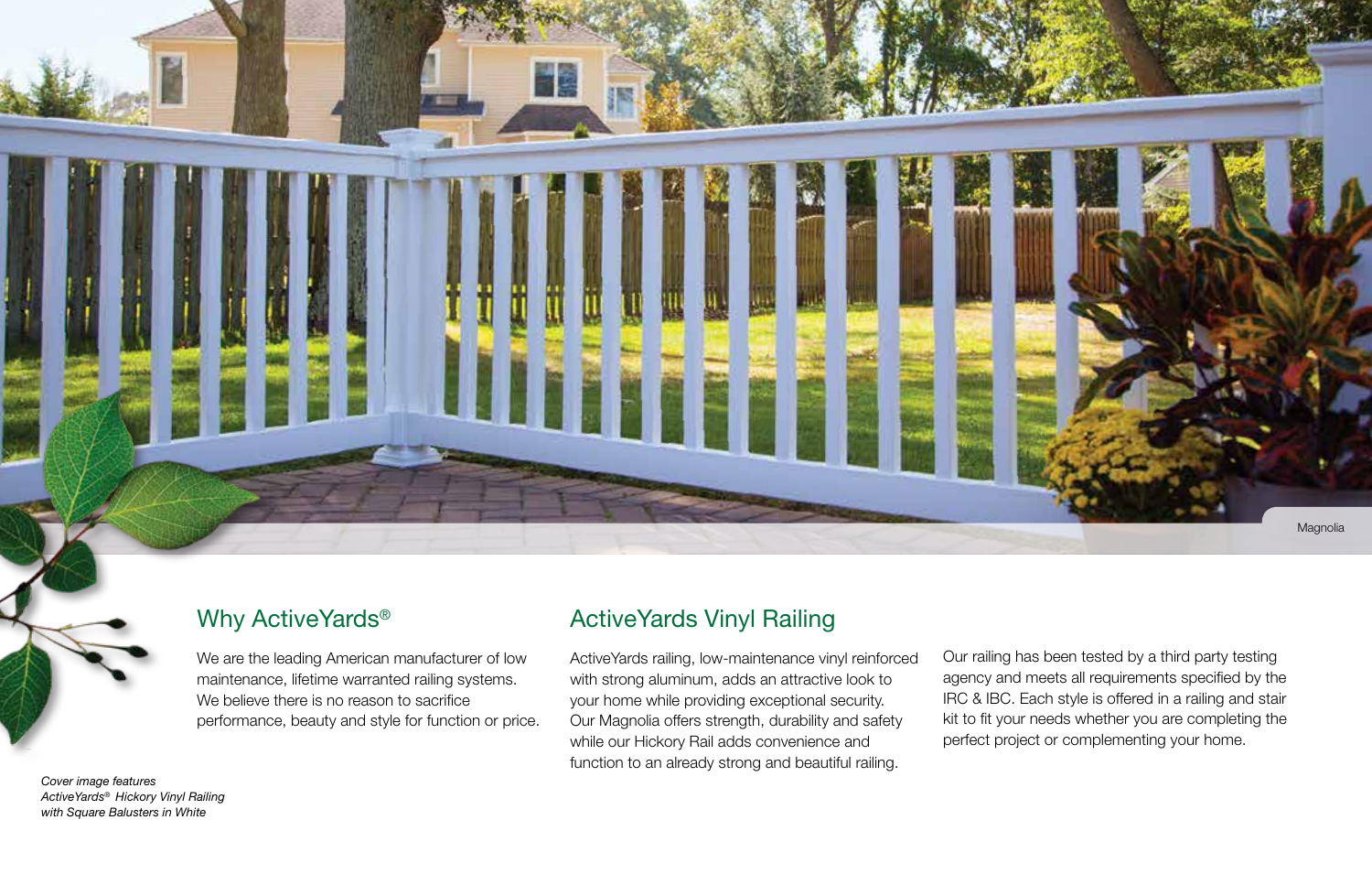

# Vinyl Rail Features

|           | <b>Widths</b>       | <b>Heights</b> | <b>Balusters</b>                  |
|-----------|---------------------|----------------|-----------------------------------|
| Rail Kit  | 4', 5', 6', 8', 10' | 36", 42"       | Square, Turned,<br>Round Aluminum |
| Stair Kit | 6', 8', 10'         | 36", 42"       | Square, Turned,<br>Round Aluminum |

• All sizes come with aluminum stiffeners in both the top and bottom rails and include level or stair bracket kits.

- 10' rail and stair kit only available in 36" height. 10' stair kit only available in White with Square Balusters.
- Turned and Round Aluminum Balusters only available in 36" height.
- See product catalog for full product details and offering.

#### Colors Available:



\* All colors may not be available in all styles and sizes.





Visit activeyards.com or your local dealer for full product offerings.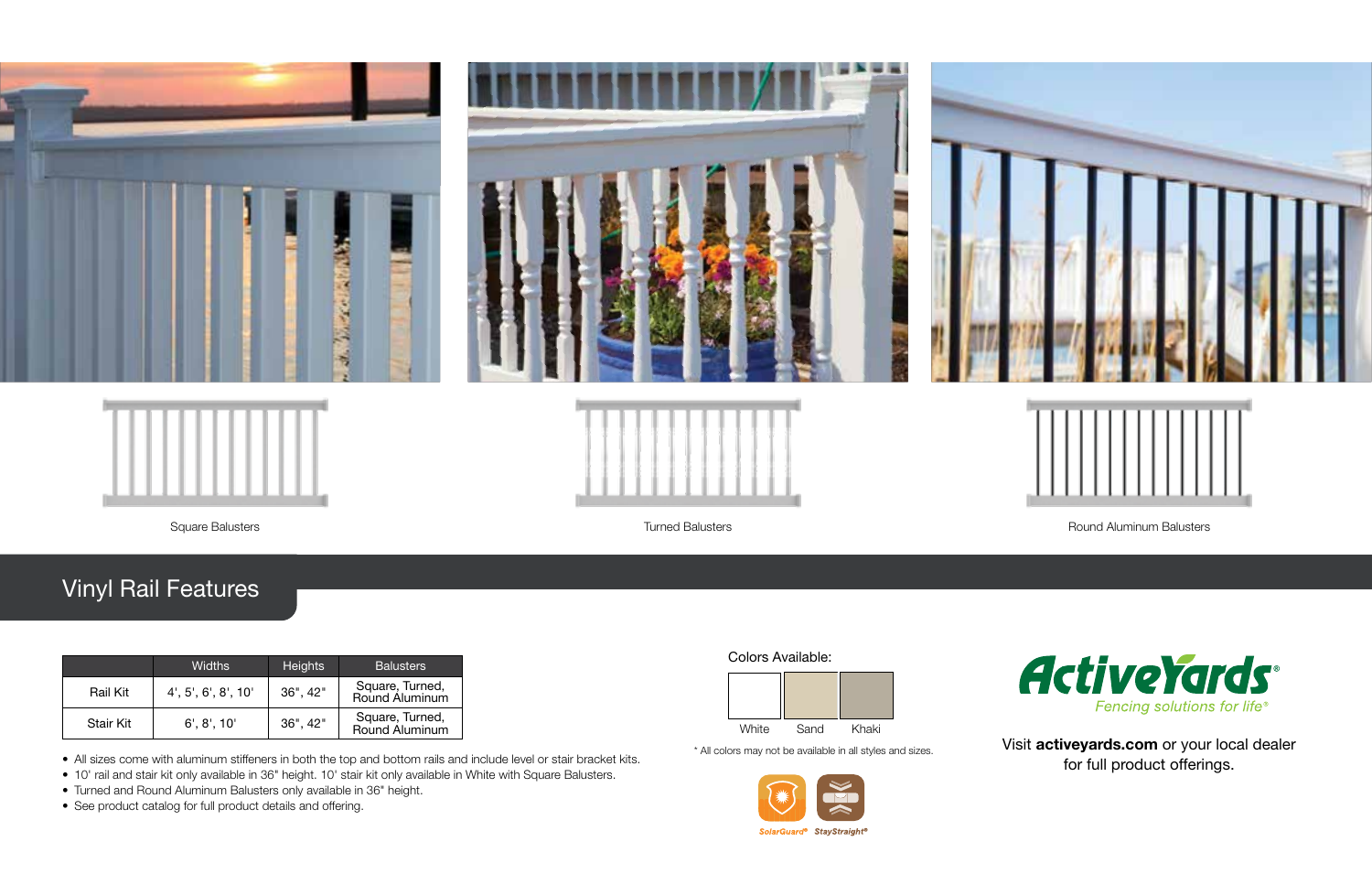

## Magnolia and Hickory Vinyl Railing

Traditional and contemporary designs bring beauty and functionality to innovative, code-compliant rail styles. Consider our Magnolia vinyl handrail, which offers a popular look found on many deck and porch settings. Magnolia kits are offered with square, turned or black round aluminum balusters. Want something more distinctive? Select the versatile Hickory railing. By simply adding a deck board on top of the rail, it will add charm, convenience and functionality to any outdoor setting.



#### Gates Available

Gate kits are available in both 36" and 42" heights as well as all the available colors and baluster choices. These custom width gate kits can accommodate openings up to 48" wide.

\*Gate hardware is sold separately.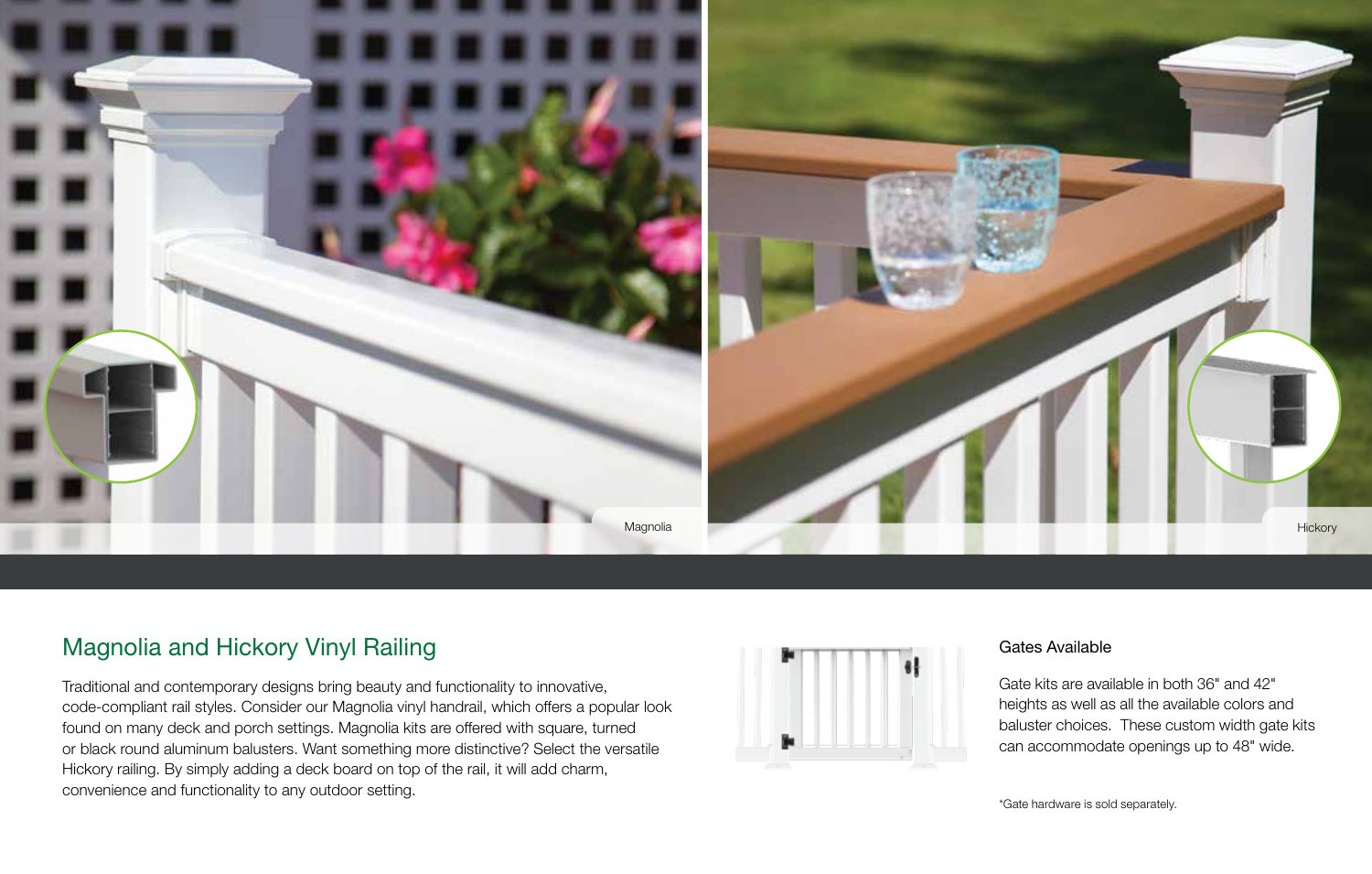

### Aluminum Rail Features

|           | <b>Widths</b> | <b>Heights</b> | <b>Balusters</b> |
|-----------|---------------|----------------|------------------|
| Rail Kit  | 6', 8'        | $36"$ . 42"    | Square           |
| Stair Kit | 6', 8'        | $36$ ", $42$ " | Square           |

See product catalog for full product details and offering.

#### ActiveYards Aluminum Railing

Safety is job number one, and ActiveYards® railing systems offer peace of mind protection. Our aluminum railing provides a beautiful and durable, yet cost-effective solution for your home and yard. ActiveYards products utilize Corigin® technology, an innovative construction system that connects the pickets to the rails from the inside out. This screwless system produces a longer lasting, stronger and better looking rail. ActiveYards railing systems not only meet all residential and commercial building codes – they are easy to install too.

#### Colors Available: